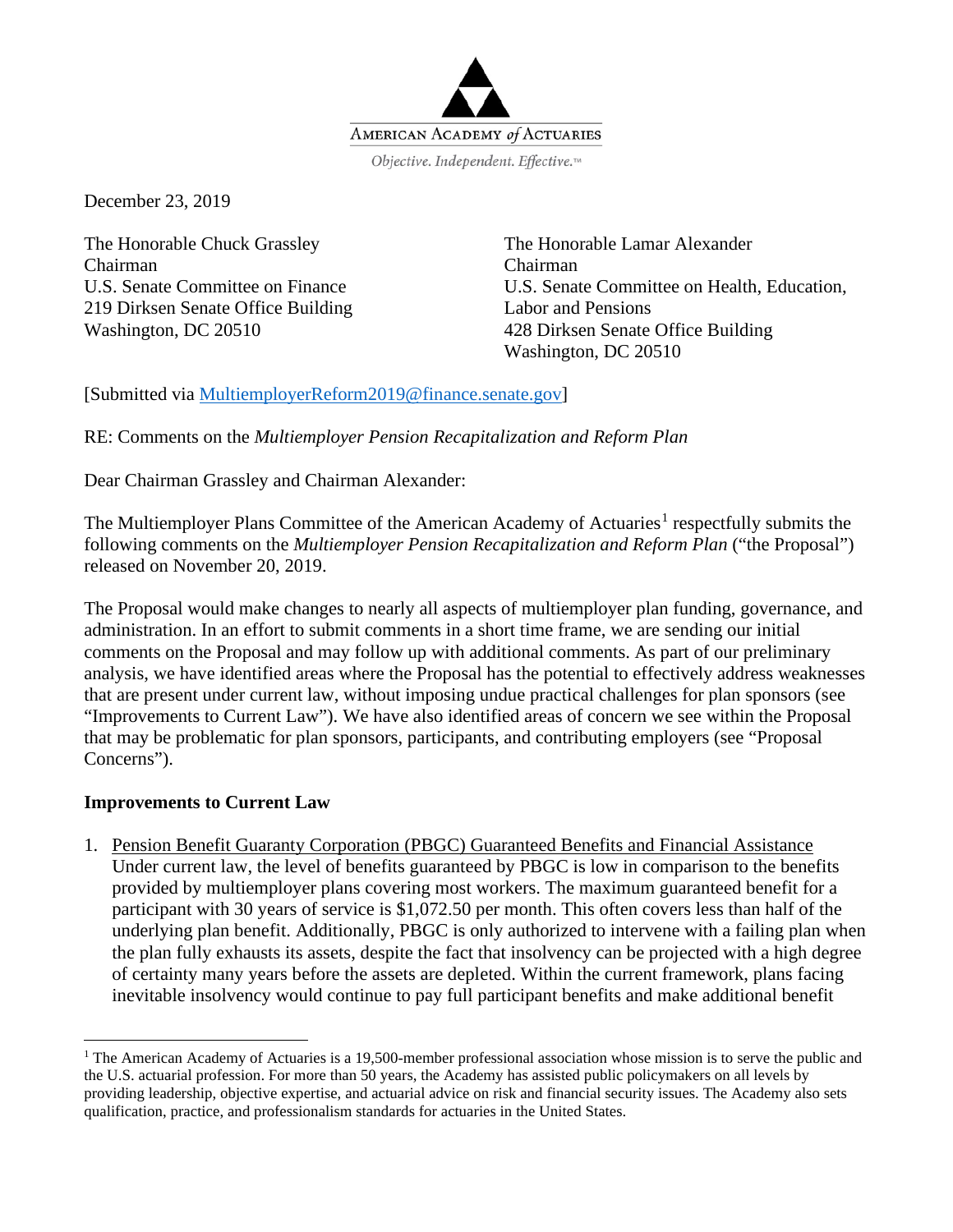promises to active participants despite the plans' dire financial condition, with benefits being cut to the guaranteed level after the plan assets are exhausted.

The Proposal would make two significant changes to the PBGC multiemployer insurance program:

- First, the guarantee level would be substantially increased, resulting in a participant with 30 years of service being eligible for a maximum guaranteed benefit of \$1,680 per month, an increase of roughly 57% over the current level. The increased guarantee level would help participants who would otherwise have their benefits reduced.
- Second, rather than waiting until the plan spends its last dollar of assets, benefits would be reduced to the guaranteed level when insolvency is projected to occur within five years. The earlier intervention would help reduce the PBGC's obligation; however, the impact on participants depends on their benefit levels compared to the increased guarantee.

In combination, these changes would represent a move in the direction of (a) earlier intervention in plans that are headed toward failure, and (b) the imposition of less severe benefit reductions.

# 2. Mergers

In some situations, it could be advantageous for a plan to implement benefit suspensions under the *Multiemployer Pension Reform Act of 2014* ("MPRA") in conjunction with merging with a betterfunded plan. The suspensions in this transaction could preserve higher long-term benefits in the underfunded plan than would be possible outside of the merger, while also making the merger financially feasible for the stronger plan. Current regulatory interpretations of MPRA require that the suspensions be rescinded unless doing so would cause the merged plan to be projected to become insolvent. This interpretation has effectively prevented any mergers of this nature from occurring.

The Proposal would provide a legislative change to MPRA by removing the requirement to rescind benefit suspensions in this situation. The Proposal would also amend the fiduciary and withdrawal liability rules to be more conducive to mergers between strong and weaker plans. By removing some of the barriers to these transactions, the Proposal would provide distressed plans greater ability to remain solvent through mergers with stronger plans.

### 3. Zone Statuses

When a multiemployer plan is trending toward financial distress, the adverse impacts can be minimized if the trend is recognized early and the plan sponsor has access to effective tools for addressing the emerging funding imbalance. Current zone status rules contain provisions along these lines, examples of which include the role of funding standard account projections in zone status determinations and the ability of critical status plans to reduce or eliminate so-called adjustable benefits such as early retirement benefits and recently adopted benefit improvements.

The Proposal would build upon this structure in various ways. For example, zone status determinations would incorporate projections of the plan's funded percentage and a plan's ability to reduce adjustable benefits would be expanded. The enhanced early warning and remediation provisions in the Proposal could help plans identify and correct funding imbalances. Reducing the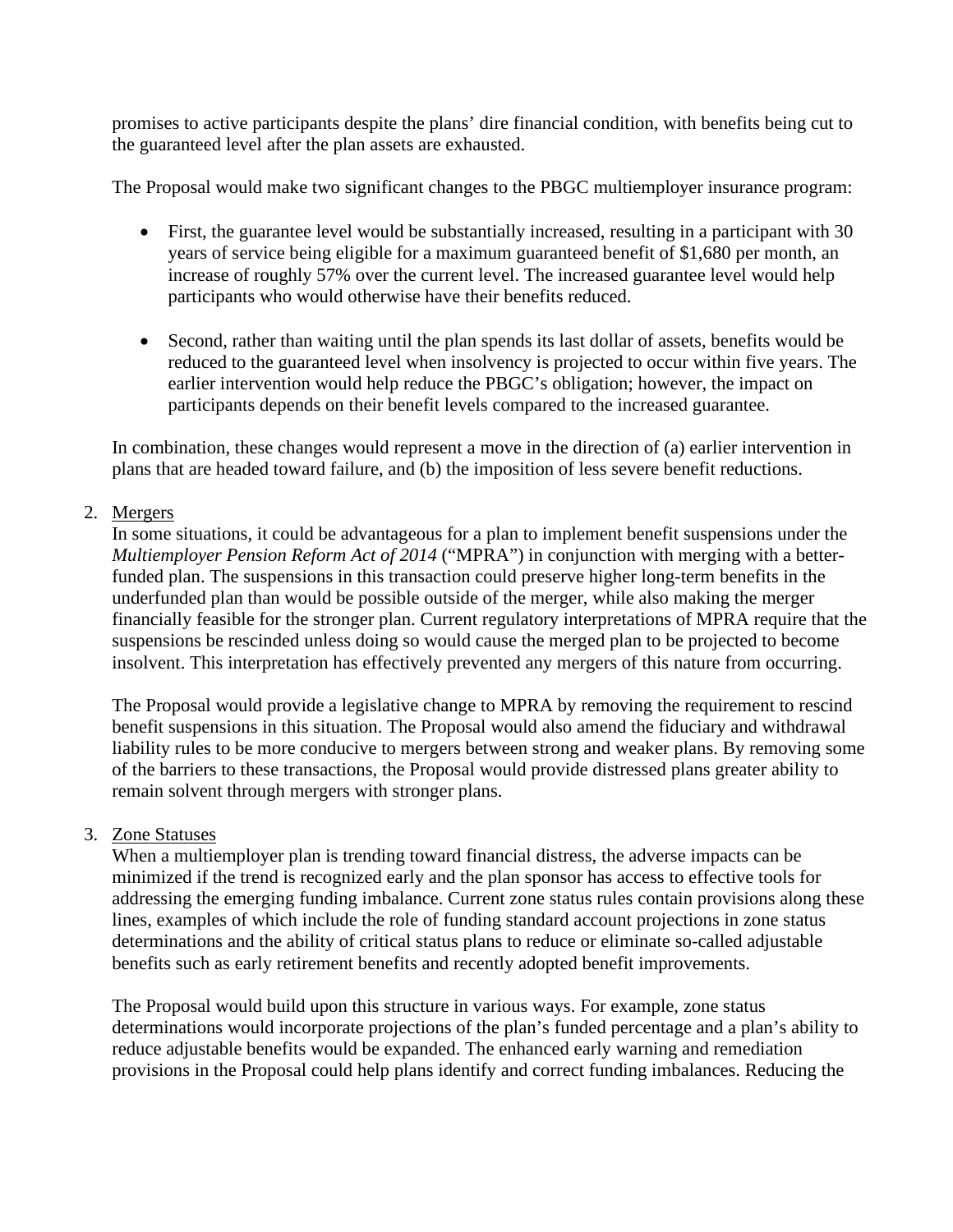level of participant benefits is never a desirable outcome, but in some cases such corrective measures can restore balance to plan funding levels and avoid projected insolvency.

### 4. Disclosures

The Proposal presents new approaches that could improve existing participant disclosures. Current law requires multiemployer plans to provide a variety of information to participants annually, but this information is largely lacking any analysis that communicates the extent to which funding levels are subject to uncertainty and risk.

The Proposal would require that the participant notices in multiemployer plans contain certain sensitivity metrics that illustrate the potential impacts of downturns in the financial markets or in the industries covered by the plans. While it might take time to find effective ways to communicate these concepts to participants, the disclosure provisions of the Proposal represent a significant step toward improving participants' understanding of pension funding risks.

### 5. Mass Withdrawal

Under current law, a mass withdrawal occurs when all (or substantially all) employers stop contributing to a multiemployer pension plan. When a mass withdrawal occurs, different withdrawal liability rules apply compared to the rules that apply in other circumstances. For example, following a mass withdrawal, plan liabilities must be measured using PBGC discount rates, as opposed to other circumstances in which the actuary uses a best-estimate assumption. Additionally, when a plan is distressed, most withdrawal liability assessments have a 20-year cap on the duration of the quarterly payment schedule. In a mass withdrawal, however, the 20-year cap is removed, and payments can continue well beyond 20 years—potentially in perpetuity. These rules usually make withdrawal liability assessments significantly larger in a mass withdrawal.

As a result, under current law, employers that contribute to financially distressed plans have an incentive to withdraw before a mass withdrawal occurs, in order to avoid the assessment of the larger mass withdrawal liability amounts. This incentive can be harmful to plans, as it leads to situations where more and more employers seek to leave quickly, as none of them want to still be in the plan when a mass withdrawal ultimately occurs.

The Proposal would largely harmonize the rules that apply to all withdrawals, regardless of whether a mass withdrawal has occurred. This change would remove a significant incentive for employers to withdraw from distressed plans sooner than perhaps they otherwise would, which could help financially weak plans from deteriorating further.

### **Proposal Concerns**

# 1. Link Between Actuarial Assumptions & Participant Benefit Levels

Many elements of the Proposal involve actuarial assumptions. Actuaries understand the importance of selecting reasonable and appropriate assumptions to value pension obligations. We are also aware that slight changes in assumptions can have a large impact on plan funding and zone status.

We are concerned by two areas of the Proposal where actuarial assumptions and the resulting actuarial determinations will have a direct and immediate impact on participant benefit levels: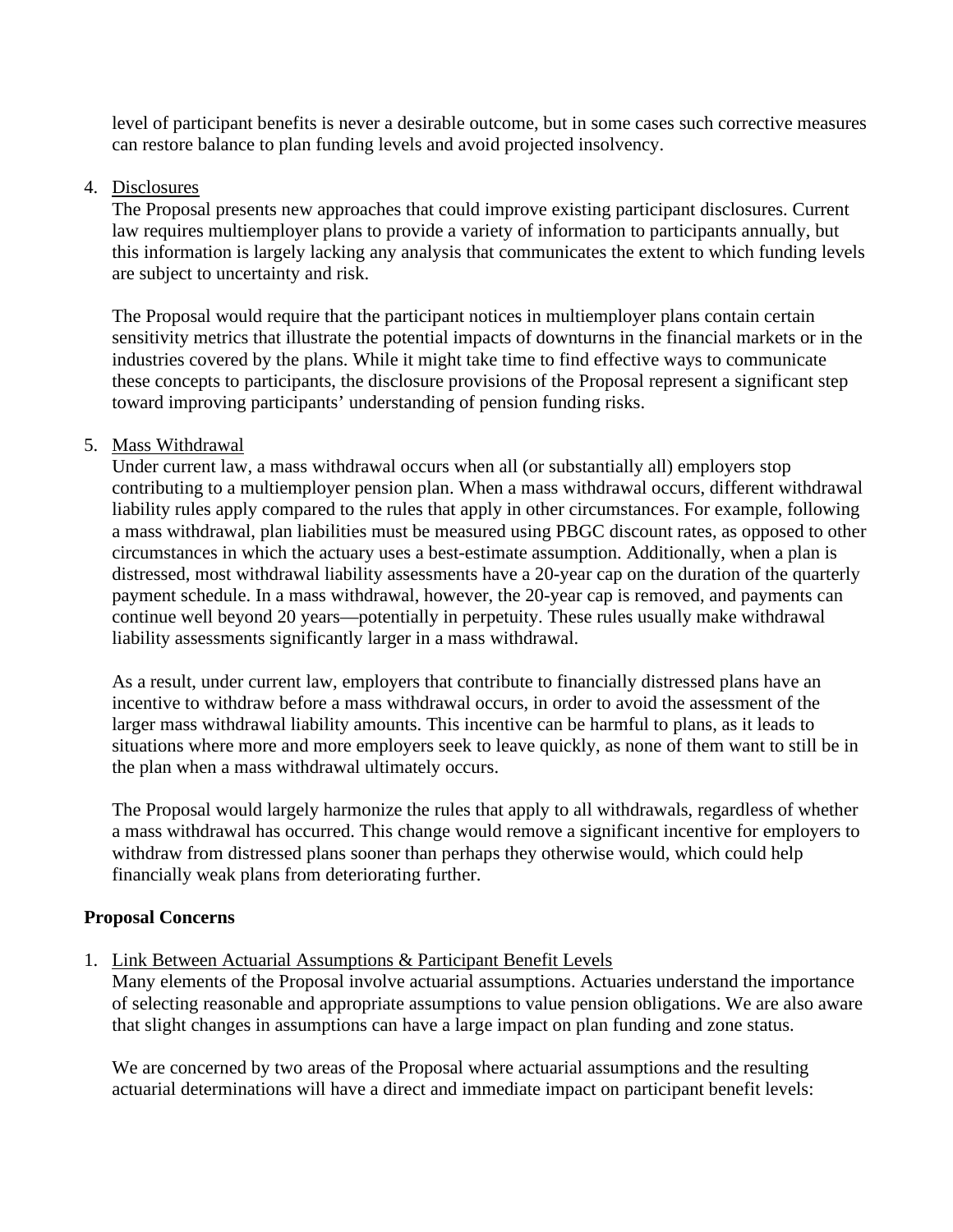- Using the plan actuary's certified zone status as the basis for determining the percentage of the retiree "co-payment" paid to PBGC; and
- Defining plan failure as the point when projected insolvency is within five years, at which point participant benefits must be reduced to the PBGC guarantee.

## 2. Discount Rate

For minimum funding purposes, the Proposal limits the actuarial interest rate assumption (i.e., the discount rate) to be the lesser of  $6.0\%$  or the 24-month average of the  $3<sup>rd</sup>$  segment corporate bond rate plus 2.0%. We have concerns about the selection of fixed rates (i.e., the 6.0% cap and the 2.0% added to the 3<sup>rd</sup> segment rate) that lack a clear underlying basis, rather than rates that vary with market conditions. Fixed rates have the advantage of simplicity and they may rely on rates that reflect a desired level of conservatism at the time of their development, but there are also drawbacks. The ranges of reasonable interest rates will change over time and the fixed rates could be inappropriate in future economic environments.

Moreover, the impact of a constrained discount rate would be significant, as many plans currently use a discount rate of 7.0% or more. There may be reasonable arguments both for and against the use of lower discount rates (those issues are beyond the scope of these comments), but the practical challenges of moving to the proposed structure would be very significant. The discount rate provisions of the Proposal require some combination of dramatically increased employer contributions, severe reductions in future benefit accruals, and reductions to accrued benefits, which could discourage plan participation. An effective reform framework will need to balance the competing objectives of ensuring that contribution levels are high enough to adequately secure the benefits, while not imposing contribution increases that are counterproductive.

### 3. PBGC Premiums

Under current law, plans pay PBGC a flat-rate premium for each active, inactive, and retired participant. The per-participant premium is indexed for inflation and is scheduled to be \$30 for 2020. The Proposal would increase the flat-rate premium to \$80 per participant. The Proposal also would add a new variable-rate premium based on 1% of the Plan's unfunded current liability (capped at no more than \$250 per participant), and imposes additional premiums on employers, unions, and participants.

PBGC's multiemployer program is reported to be \$65.2 billion underfunded in fiscal year 2019, so increased PBGC premiums are an expected part of any multiemployer reform legislation. However, the level of premium increases under the Proposal warrants scrutiny.

The proposed variable premium component is an attempt to assess premiums based on the risks PBGC faces in insuring plans and to incent plans to become better funded. However, most plans will hit the variable premium cap because this portion of the premium is based on current liability, which typically produces a much higher liability measurement than is used for other purposes. This, together with the increase in the fixed rate, will cause an elevenfold increase in PBGC premiums, which for many plans is currently their single largest administrative expense. Further, because the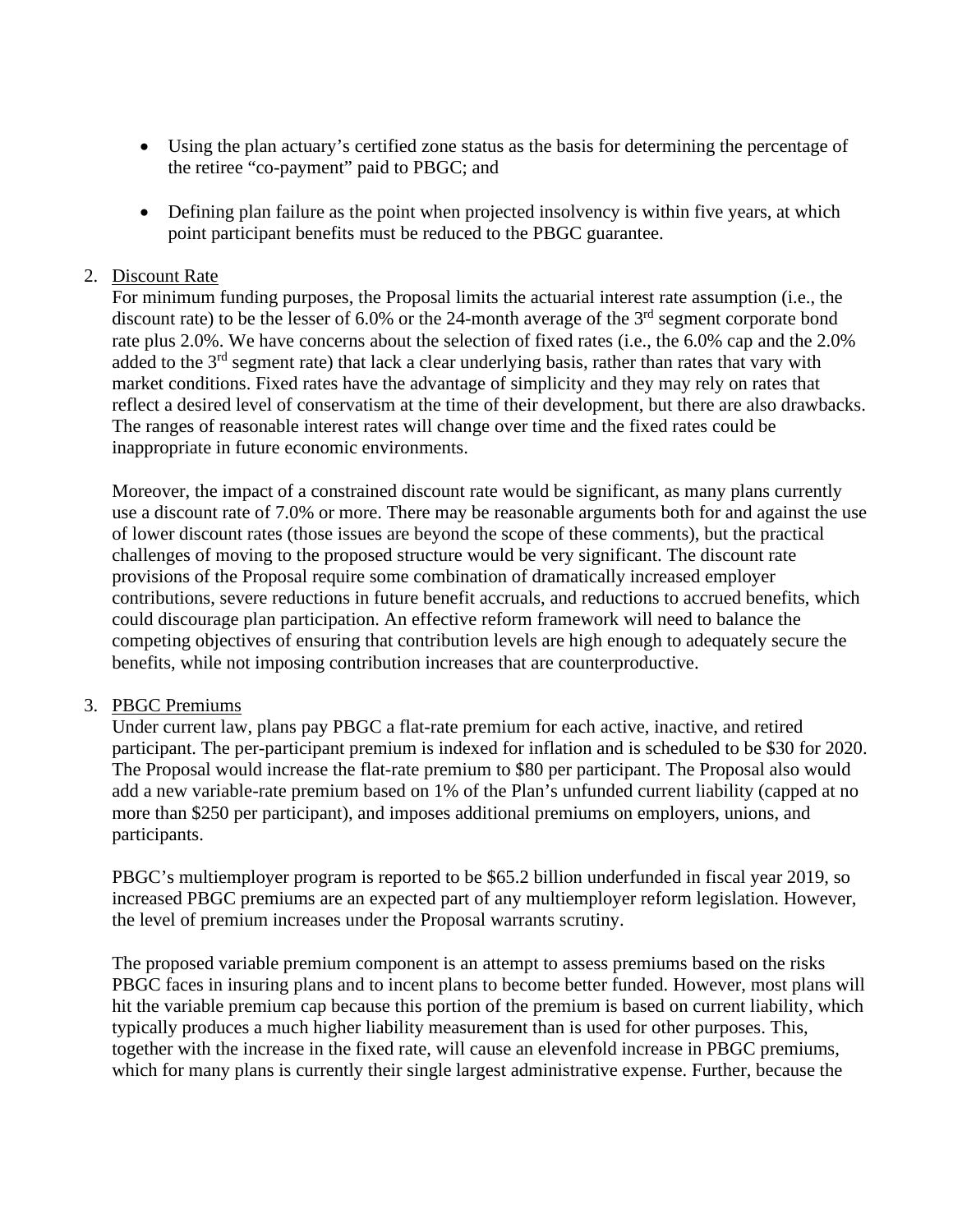Current liability interest rate changes annually, significant volatility could arise, making it difficult to manage the variable rate premium, especially within the collective bargaining cycle.

The amount of stakeholder co-payments can be significant for both contributing employers and local unions, potentially encouraging a reduction in active participation over time, which would exacerbate challenges with the plans' financial conditions. In addition, the collection of these payments every month will be administratively burdensome and expensive for plans, as plan administrators try to account for participants working with multiple employers or participating in both regional and national plans.

While the retiree co-payments share similar structural issues to the stakeholder co-payments, they also add a 3% to 7% reduction in retiree benefit payments based on a plan's zone status certification. We understand the rationale behind this type of risk-based premium but note that connecting it to the zone status certification could result in a direct and immediate impact on participant benefits for modest changes in assumptions. For example, a key assumption that often impacts zone status is the anticipated work level and resulting plan contributions. A slight change in this assumption could change the zone status, which may trigger an immediate cut to participant benefits. More specifically, it is possible that a 2% per year membership decline could result in a critical zone status certification while a 1% per year membership decline could result in a "safe" status certification. This scenario illustrates how linking the retiree co-payments with zone status may have unintended consequences that warrant further evaluation.

In addition, as structured, frozen plans and terminated plans are treated the same as declining plans. However, not all frozen plans and terminated plans are struggling financially. The logic of retirees in solvent plans paying for the special partition program that benefits retirees in otherwise insolvent plans needs to be carefully reconsidered.

Ignoring the retiree co-payments, the combination of the new flat-rate premium, capped variable rate premium, and stakeholder co-payments results in a staggering premium increase for most plans. While the Proposal suggests these premium reforms are designed to broaden the base upon which premiums are assessed and more equitably spread the costs of insuring benefits, the practical impact is that these premiums will likely add system-wide stress by adding large premium increases to plans that cannot afford them and burden otherwise healthy plans with the cost of insuring benefits in other plans that are not healthy, over which they have no control.

Finally, there are references to "federal funding" in the Proposal and the white paper that accompanies it, but no specifics were noted. The inclusion of federal assistance would offset and lower the burden the Proposal puts on plans, participants, beneficiaries, and employers.

### 4. Partition

We believe the Proposal's expansion of the framework that exists under current law to aid in recovery for troubled multiemployer plans to be beneficial. Liability removal, or partition, would shift obligations to PBGC such that the ongoing plan can remain solvent. The Proposal expands the plans eligible for this relief to include not only critical and declining plans, but also certain critical plans. These expanded criteria will be helpful in assisting plans much earlier than under current law.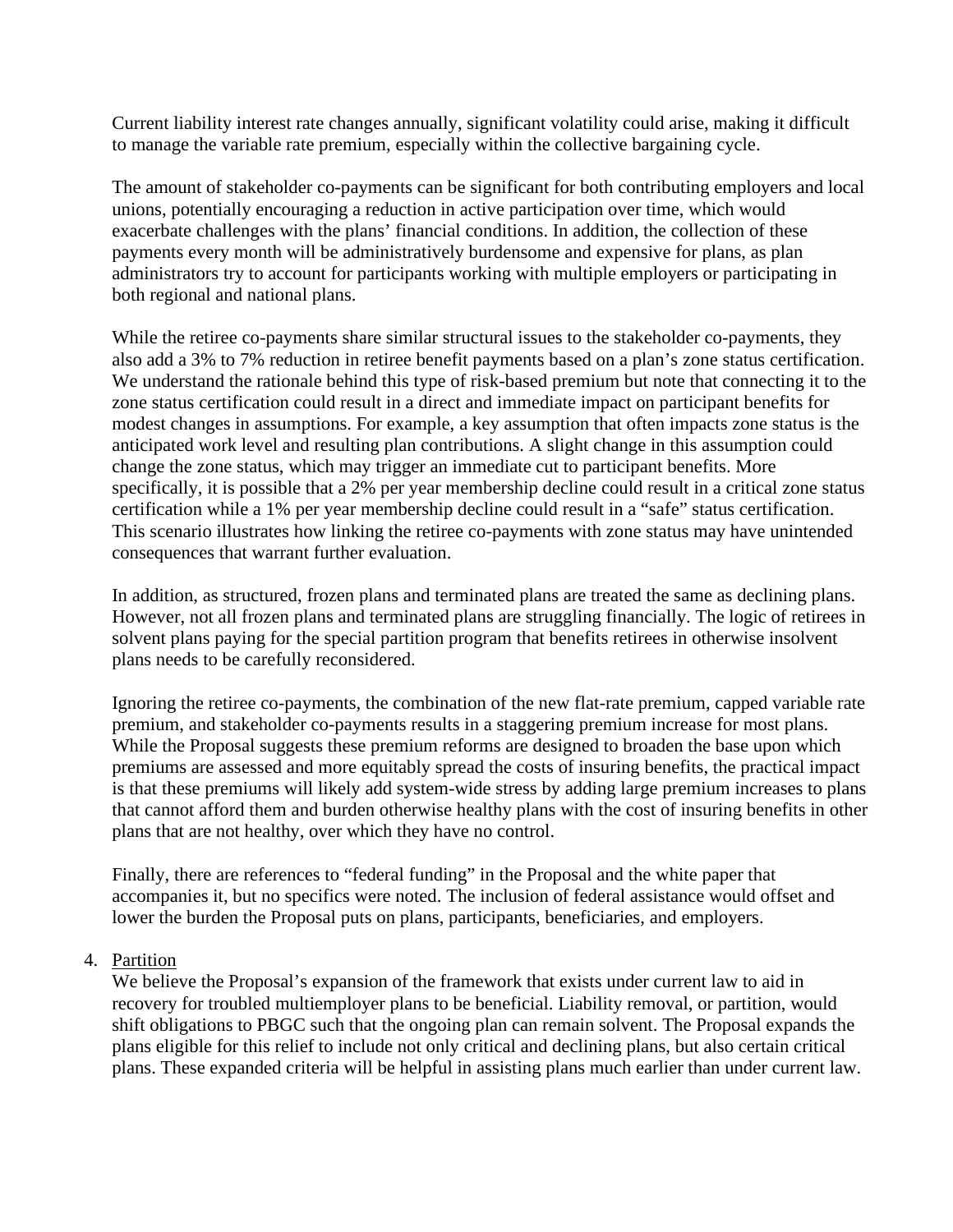The Proposal lists several conditions that eligible plans would need to meet to be considered for partition. They include (1) adjusting the rate of future accruals to not exceed 1% of annual contributions, (2) determining that the plan sponsor has adopted all reasonable measures to avoid insolvency, and (3) adopting benefit suspension no greater than 10%. However, we are unsure whether the "no greater than 10%" condition is mandatory or permissive. It's also not clear whether any applicable suspension is determined based on current rules that set a floor, that the result cannot be less than 110% of the PBGC guarantee, or possibly whether the resulting benefit can be even lower than the PBGC guarantee. Finally, it is not clear whether the 10% retiree PBGC premium copayment for partitioned plans is in addition to the suspension, such that participants could have benefits reduced by a maximum of 20%, and also whether the 10% retiree PBGC premium copayment (or any of the other retiree co-payments) is limited to 100% of the PBGC guarantee.

For the application process, PBGC would need to first provide guidance within 180 days and then applications have up to a 120-day review period. We suggest there be a transition period where plans can continue to apply under current law as to not delay needed relief. However, once the process is in place, the 120-day review period will help plans implement suspensions and partitions sooner than the current 270-day period. The ability to determine the initial transfer amount and having the ability to increase or decrease the transfer amount under a post-partition review is a valuable change for plans.

Finally, with the expanded eligibility criteria and requirement to file within one year of enactment, we assume many plans (perhaps over 100) will be requesting this relief. PBGC currently does not have the necessary staff and resources needed to implement and run this program within the stated time frame.

### 5. Withdrawal Liability

Under current law, when an employer ceases contributing to an underfunded multiemployer pension plan, it is assessed a share of the underfunding. The employer has the option of satisfying its obligation to the plan under a statutory payment schedule or with a single-sum payment. If the contribution base units have been relatively stable, then the annual payment amount will be roughly comparable to what the employer was contributing to the plan prior to withdrawal. Payments continue until the allocated liability is fully paid off, with a limit of 20 years that applies in most situations.

The payment schedule under current law attempts to balance the goal of fully paying off the allocation of unfunded liability with practical limitations regarding the amount and duration of the payment schedule. In situations where the 20-year cap is not reached, the payment schedule generally will amortize the liability.

Although the connection between an employer's share of the underfunding and the actual amount of underfunding paid through current law is not perfect, the Proposal would completely eliminate any direct connection between the withdrawal liability payment schedule and the employer's share of the unfunded liabilities. While the annual payment would be determined in a somewhat similar manner to current law, the duration of the payment schedule would be established based on the plan's funded ratio. This approach could result in relatively short payment schedules that are inadequate to pay off the employer's share of the unfunded liabilities, or long payment schedules that are more than